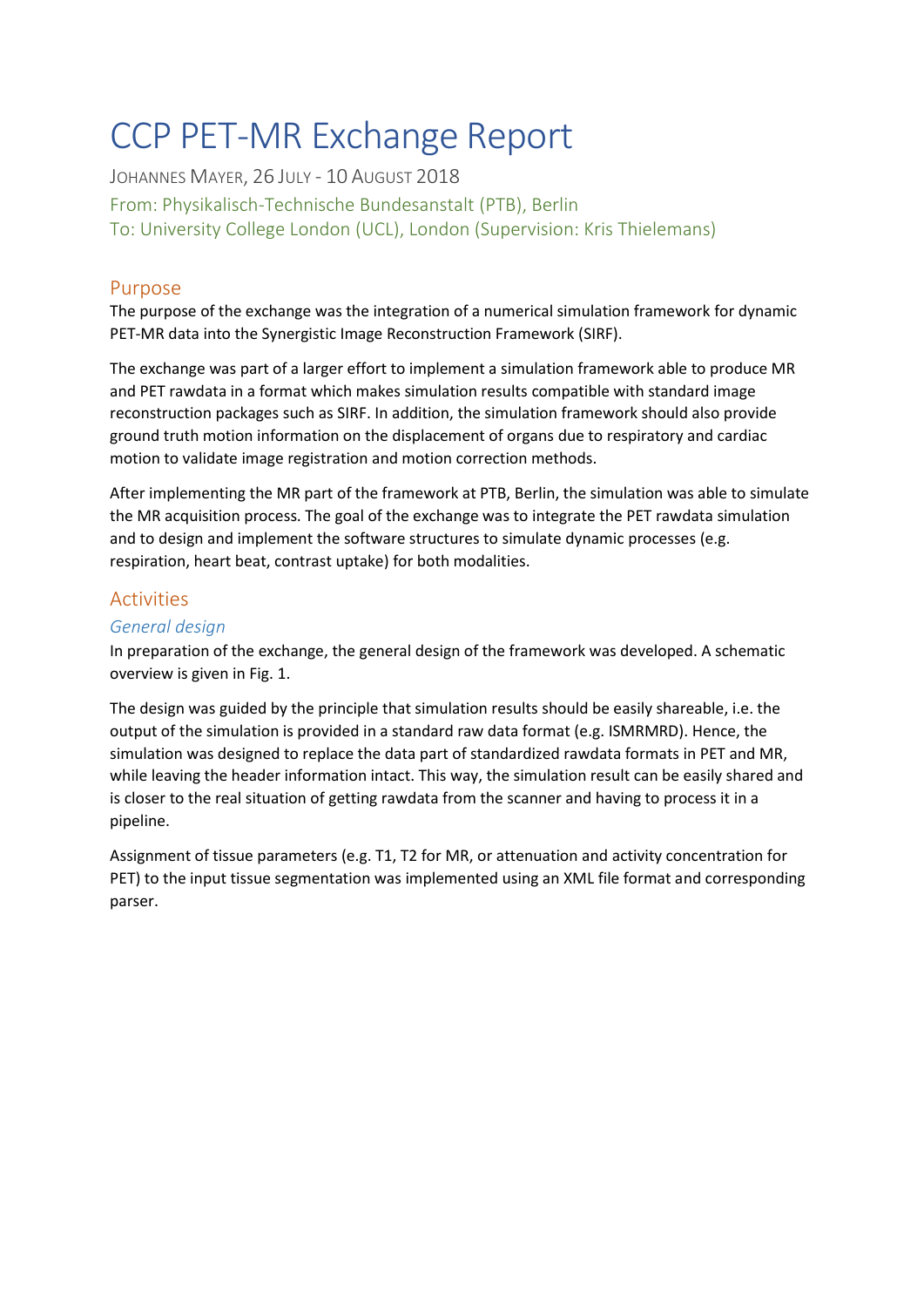

Fig. 1, Simulation framework design. The simulation module takes formatted hdf5 input containing the tissue segmentation and motion vector fields (MVFs). Based on MR and PET rawdata files the acquisition process is simulated. Additional variable parameters enable simulation customization beyond the ones defined in the rawdata files. The output is given in a standardized format and can be reconstructed using SIRF.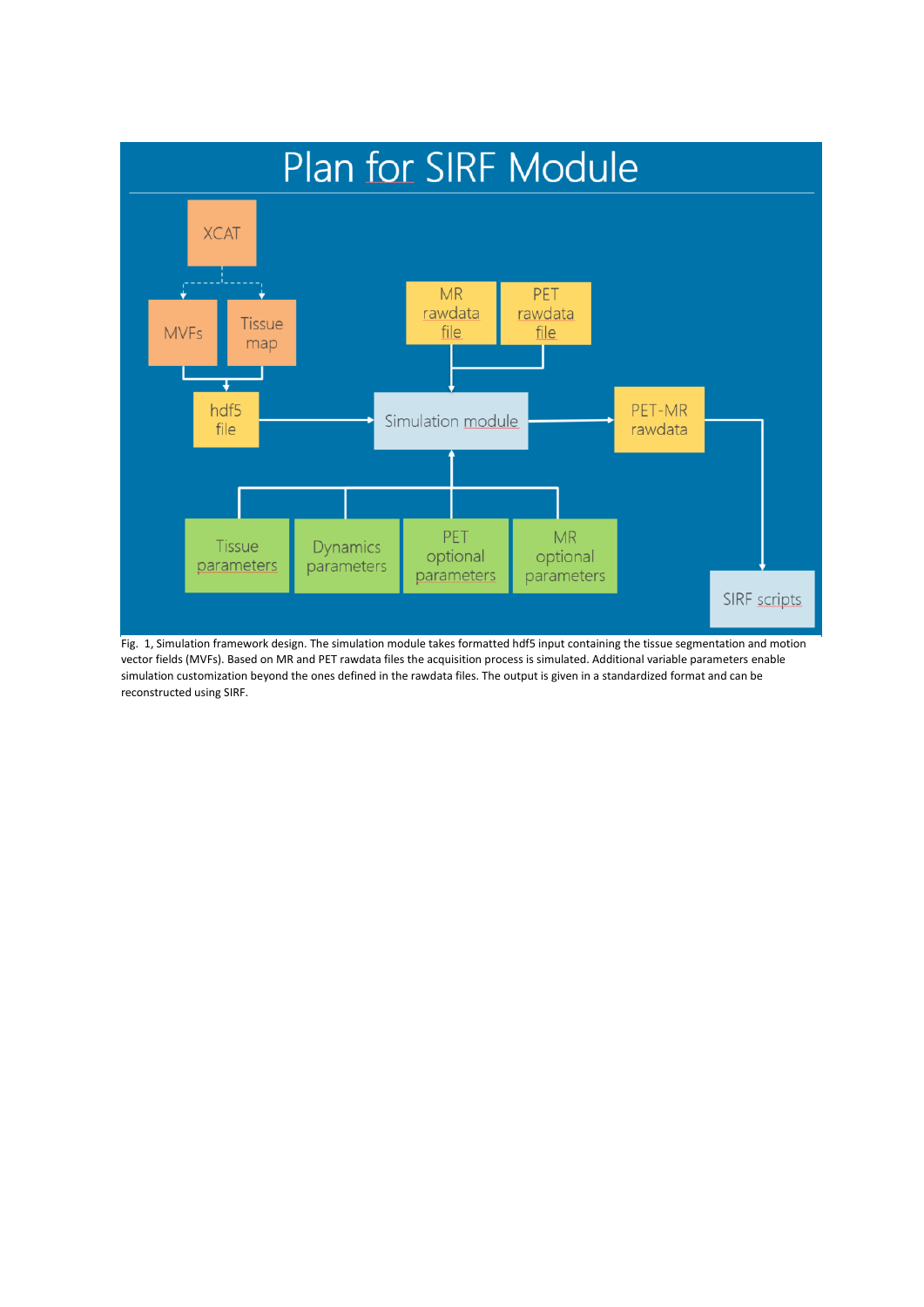### *Dynamics*

Ben Thomas, Richard Brown and Kris Thielemans of UCL helped me design the dynamic end of the framework.

To enable flexible simulation of dynamics a software structure was implemented which contains a signal (i.e. a series of pairs of a time point and associated signal normalized to [0,1]) and rawdata.

A first implementation was done for MR simulations. The dynamic can be manifested as a motion (e.g. cardiac or respiratory motion) or change in tissue parameters, (e.g. T1, T2 values) and hence in image contrast during the acquisition.

This enables the user to add arbitrary dynamics to the simulation, i.e. cardio-respiratory motion with simultaneously changing image contrast can be simulated, effectively enabling an arbitrary number of dynamic processes of type motion- or contrast-variation without structural restrictions.

The UCL group suggested a way to efficiently simulating PET tracer kinetics exploiting the linearity of the acquisition process. That is forward projecting tissue segmentation maps filled with 1 prior to contrast mapping and multiplication by the corresponding contrast after the rawdata generation might save computational effort since the multiplication can be done easily for different respiratory states. In the first step, however, this has not been implemented due to the larger developmental efforts.

## *PET Simulations*

The simulation framework was supplemented with a module simulating static PET data. To this end, the software was implemented assigning PET tissue contrast based on the tissue parameters assigned in the XML file accompanying the segmentation. Also, an attenuation map simulation was implemented. However, the simulation does not contain the simulation of scatter as such a module is not available in SIRF.

#### *Noise*

A simple noise generator adding noise to simulated rawdata was implemented. It wrapped STIR functionality to add Poisson noise to PET sinograms, and Gaussian noise to MR rawdata.

#### *Incorporating Simulation into SIRF*

A large part of the exchange time was spent on merging the simulation framework with the PET functionality of SIRF (i.e. STIR). Two problems arose, the first being the appearance of linking errors due to circular dependencies in STIR, and the second one due to a namespace confusion resulting in the need to correct large amounts of code for lacking namespace.

A second large effort was undertaken to incorporate SIRFReg, an at the time not yet merged deformation and resampling module in SIRF, to enable motion dynamics.

#### Results

- Static PET rawdata was successfully simulated by first developing the contrast generating mechanisms for the PET simulation and afterward coupling it to the PET data acquisition model already incorporated in SIRF.
- Noise generation was implemented.
- The dynamic processes software structure was successfully designed and implemented.
- The branch SIRFReg was successfully merged into the simulation which enables simulation of motion during the acquisition.
- In work succeeding the exchange, the dynamics were successfully simulated for MR data.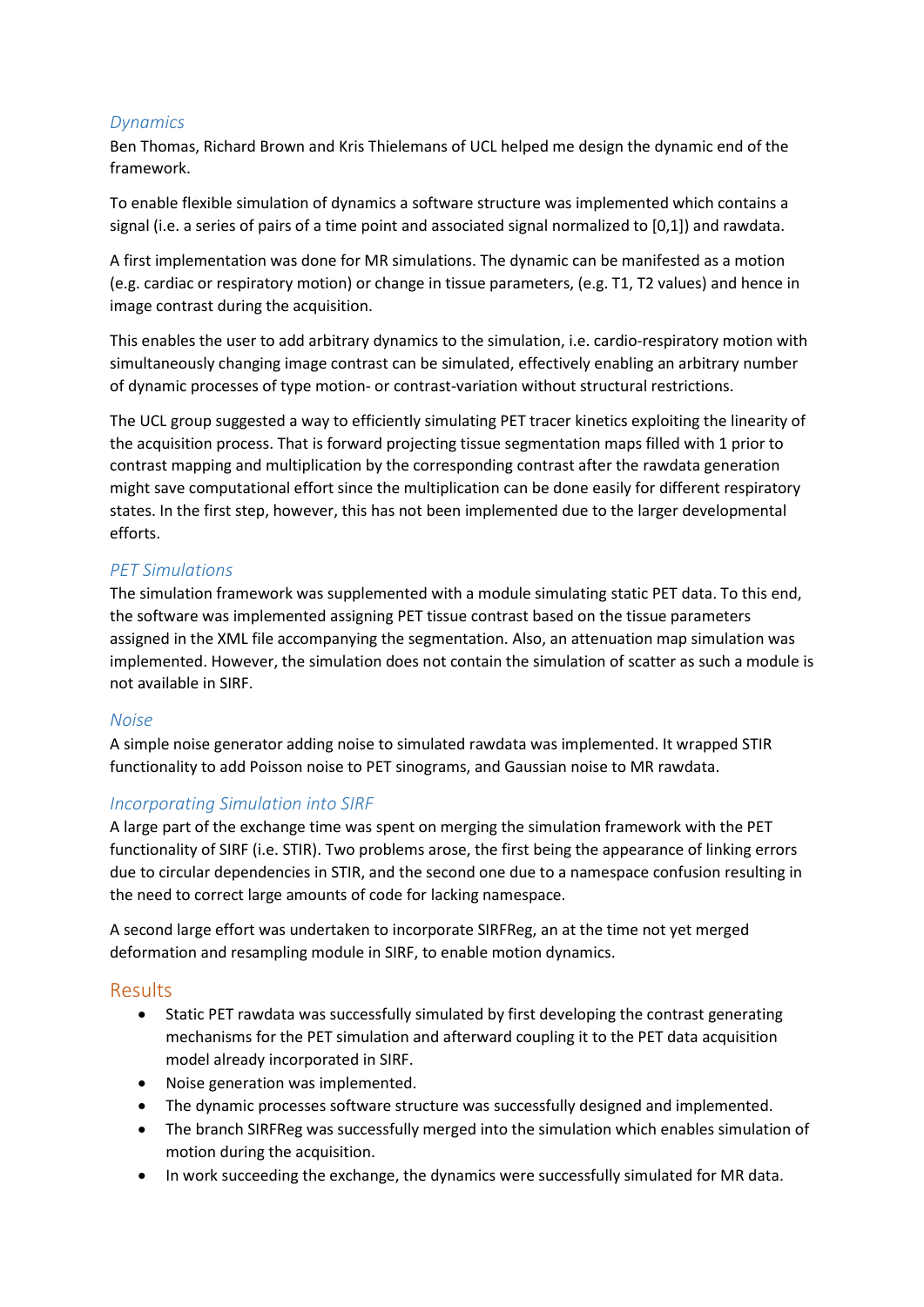An application of the dynamic simulation of MRI data can be seen in Fig. 2. The images show *reconstructions* of the simulated rawdata whilst contrast inflows into the vascular system, changing the T1 value of blood, and with a different T1 effect in the left myocardium and atria. The right atrium stays dark, as no contrast inflow was simulated showing how each tissue type can be assigned contrast variations over time during the acquisition independently and how pathologies might be simulated.

# Conclusion and Outlook

The exchange program led to a large leap forward in the implementation of the proposed simulation framework. Especially the aid provided by the UCL and SIRF developer group to help correct linking errors and other bugs was of high value and without their insight and help the resolution process would have been prolonged many times over.

Over the course of the exchange, the goals of implementing structures to simulate dynamics, enable motion simulation and the simulation of static PET data were achieved.

However, there are still things missing from the framework which will be subsequently incorporated. These include

- Application of motion and tracer dynamics to PET data.
- Simulation of scatter in PET data. This is dependent on the implementation of a scatter simulation in SIRF itself.
- The implemented code is of modular character and very well tested. However, the use of the array and image data classes in the implementation must be made consistent with the SIRF container classes.
- The speed of the simulation may be improved when simulating many different dynamics.
- After the conclusion of the programming effort in C++, the software needs to be interfaced with Matlab and Python.
- Dynamic simulations will easily enable simulation of attenuation change in lung tissue with respiratory motion.

## Acknowledgment

I would like to state that it was very nice to come to London and meet the other people involved with the SIRF project. Everybody was very keen on providing me with help for my tasks and very interested in the project. Especially the technical part of resolving the errors due to linking problems really speed things up and advanced the project very much.